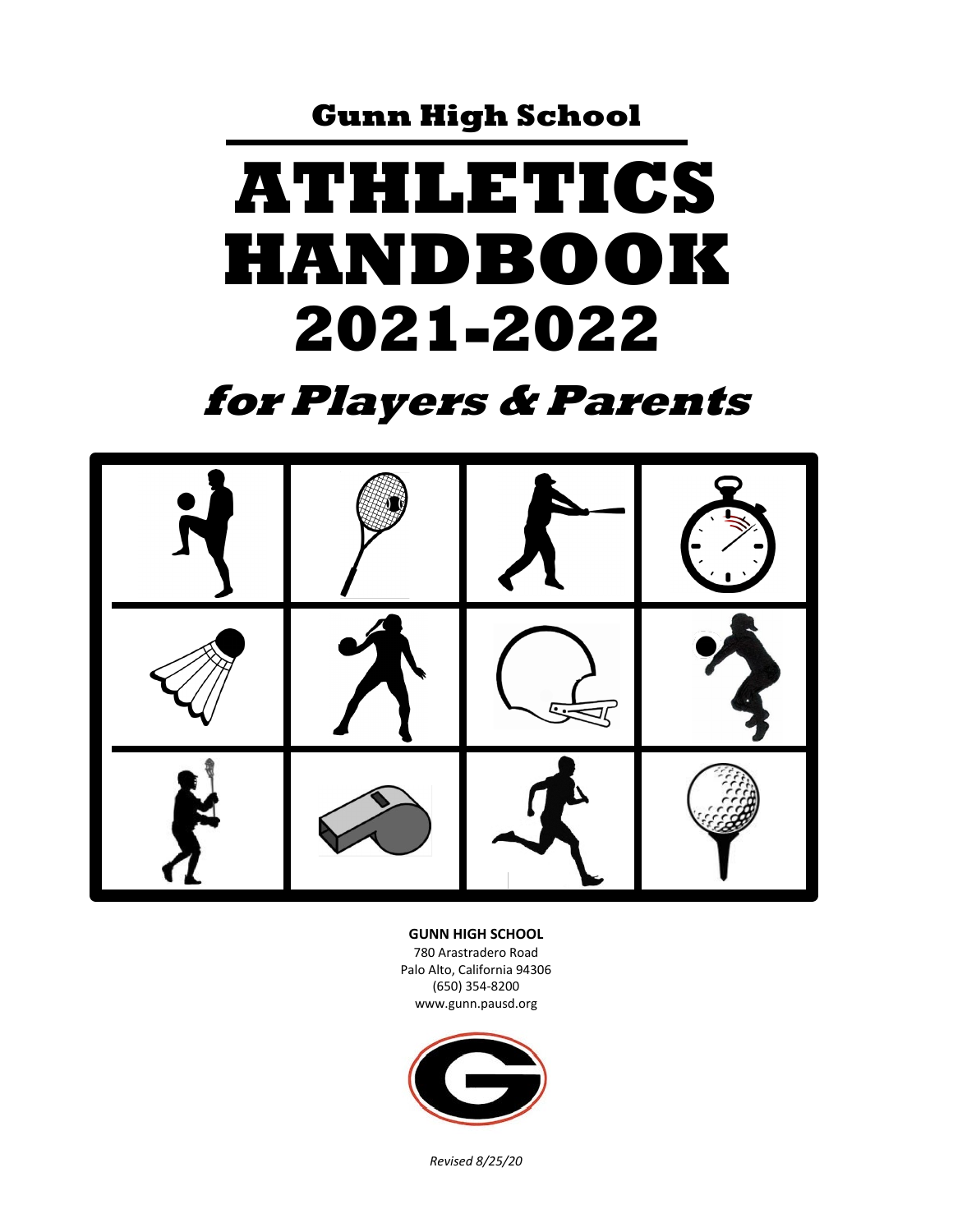#### **Gunn High School ATHLETICS HANDBOOK**

## **TABLE OF CONTENTS**

| ATHLETIC DEPARTMENT INFORMATION, EXPECTATIONS, PRACTICES & POLICIES2 |  |
|----------------------------------------------------------------------|--|
|                                                                      |  |
|                                                                      |  |
|                                                                      |  |
|                                                                      |  |
|                                                                      |  |
|                                                                      |  |
|                                                                      |  |
|                                                                      |  |
|                                                                      |  |
|                                                                      |  |
|                                                                      |  |
|                                                                      |  |
|                                                                      |  |
|                                                                      |  |
|                                                                      |  |
|                                                                      |  |
|                                                                      |  |
|                                                                      |  |
|                                                                      |  |
|                                                                      |  |
|                                                                      |  |
|                                                                      |  |
|                                                                      |  |
|                                                                      |  |
|                                                                      |  |
|                                                                      |  |
|                                                                      |  |
|                                                                      |  |
|                                                                      |  |
|                                                                      |  |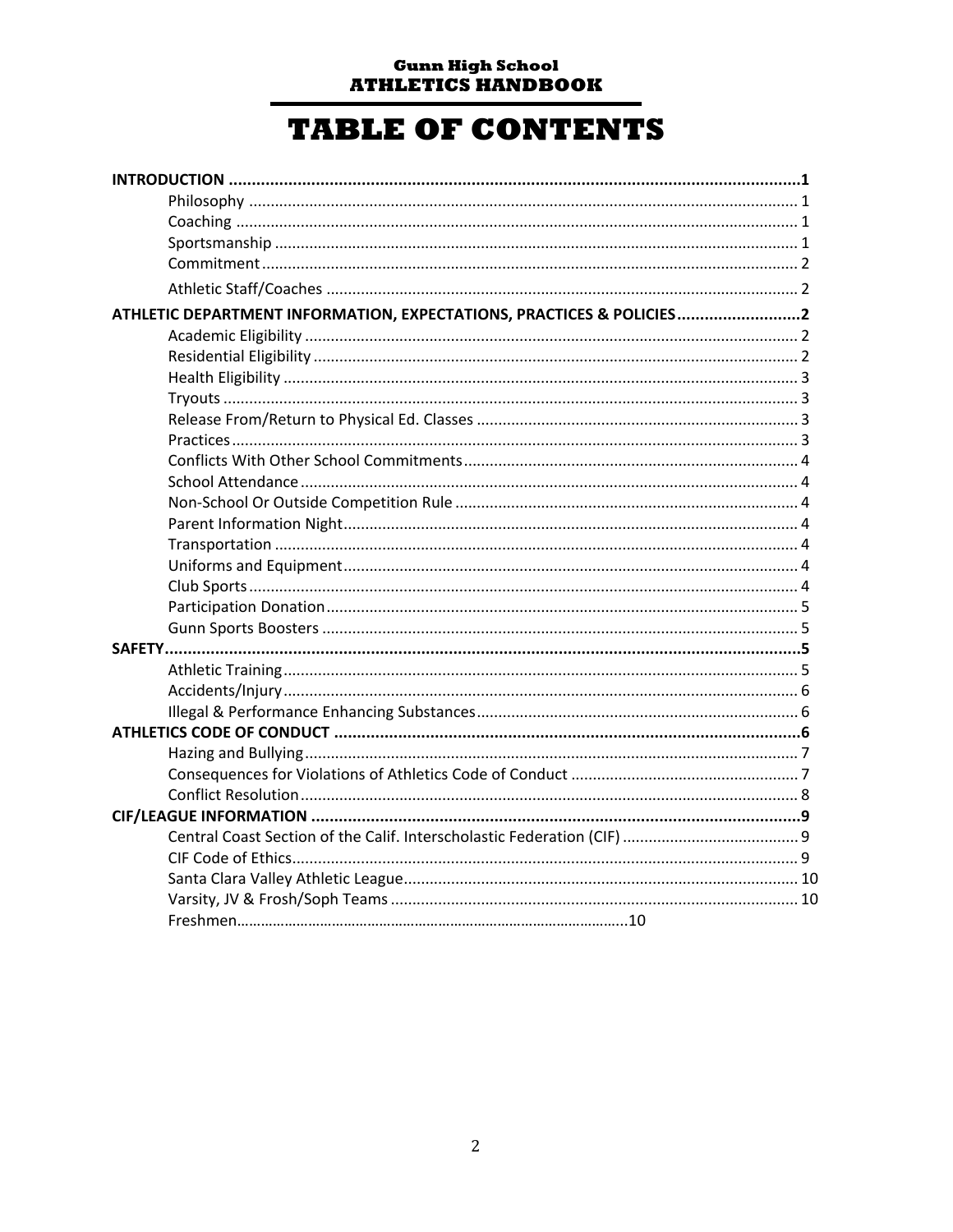

# **INTRODUCTION**

The Gunn High School Athletics Handbook is a reference guide for coaches, student-athletes and parents, concerning the policies that govern interscholastic athletics at Gunn High School.

The coach of an athletic team reports to the Athletic Director and is primarily responsible for the compliance by his/her squad members to the rules, regulations, and policies governing athletics at Gunn High School. The Athletic Director will administer these rules and regulations as they relate to inter-squad and inter-coach relationships.

Sound reasoning, good judgment, and adherence to the school's core values will be the standard by which situations outside these stated rules and regulations are determined and evaluated.

Interscholastic athletics is a voluntary program. Students are not obligated to participate and participation is not required for graduation. Thus, competition in high school athletics is a privilege and not a right. Accompanying this privilege is the responsibility to conform to standards established for the high school athletic program. This privilege may be revoked if the athlete fails or refuses to comply with the rules.

| <b>FALL SPORTS</b>          | <b>WINTER SPORTS</b>      | <b>SPRING SPORTS</b>          |
|-----------------------------|---------------------------|-------------------------------|
| <b>Earliest start date:</b> | <b>Start Date:</b>        | <b>Start Date:</b>            |
|                             |                           |                               |
| Cross Country - Boys*       | Basketball - Boys         | Badminton - Boys/Girls        |
| Cross Country - Girls*      | <b>Basketball - Girls</b> | Baseball - Boys               |
| Football*                   | Soccer - Boys             | Golf - Boys                   |
| Golf - Girls                | Soccer - Girls            | Lacrosse - Boys               |
| Tennis - Girls              | Wrestling $-$ Boys*       | Lacrosse - Girls              |
| Volleyball - Girls          | Wrestling $-$ Girls*      | Softball - Girls              |
| Water Polo - Boys           |                           | Swimming - Boys*              |
| Water Polo - Girls          |                           | Swimming $-$ Girls*           |
| Cheerleading                |                           | Tennis - Boys                 |
| Dance                       |                           | Track and Field - Boys/Girls* |
|                             |                           | <b>Boys Volleyball</b>        |

#### **SPORTS OFFERED AT GUNN**

\* = no cut sports

#### **PHILOSOPHY**

The Athletic Department is an integral part of the total educational program of Gunn High School. Being involved in athletics provides the student with opportunities to learn skills, good sportsmanship, develop leadership skills and learn the ideals of fair play and ethical behavior that are necessary for competition and cooperation in our society. It should also provide our students with the unique opportunities for self-discipline, self-sacrifice, and loyalty to the community, the school and the team. Gunn High School encourages all students to participate in athletics by offering a well-rounded program of interscholastic athletics for young men and women.

#### **SPORTSMANSHIP**

As members of the Gunn High School athletic program, students, coaches and parents are expected to demonstrate proper respect for each other, opponents, opposing coaches, teachers, officials, spectators, and the community. Student athletes and coaches are expected to exhibit the highest level of conduct, both on and off the playing fields, as they are at all times a representative of their team, school and community.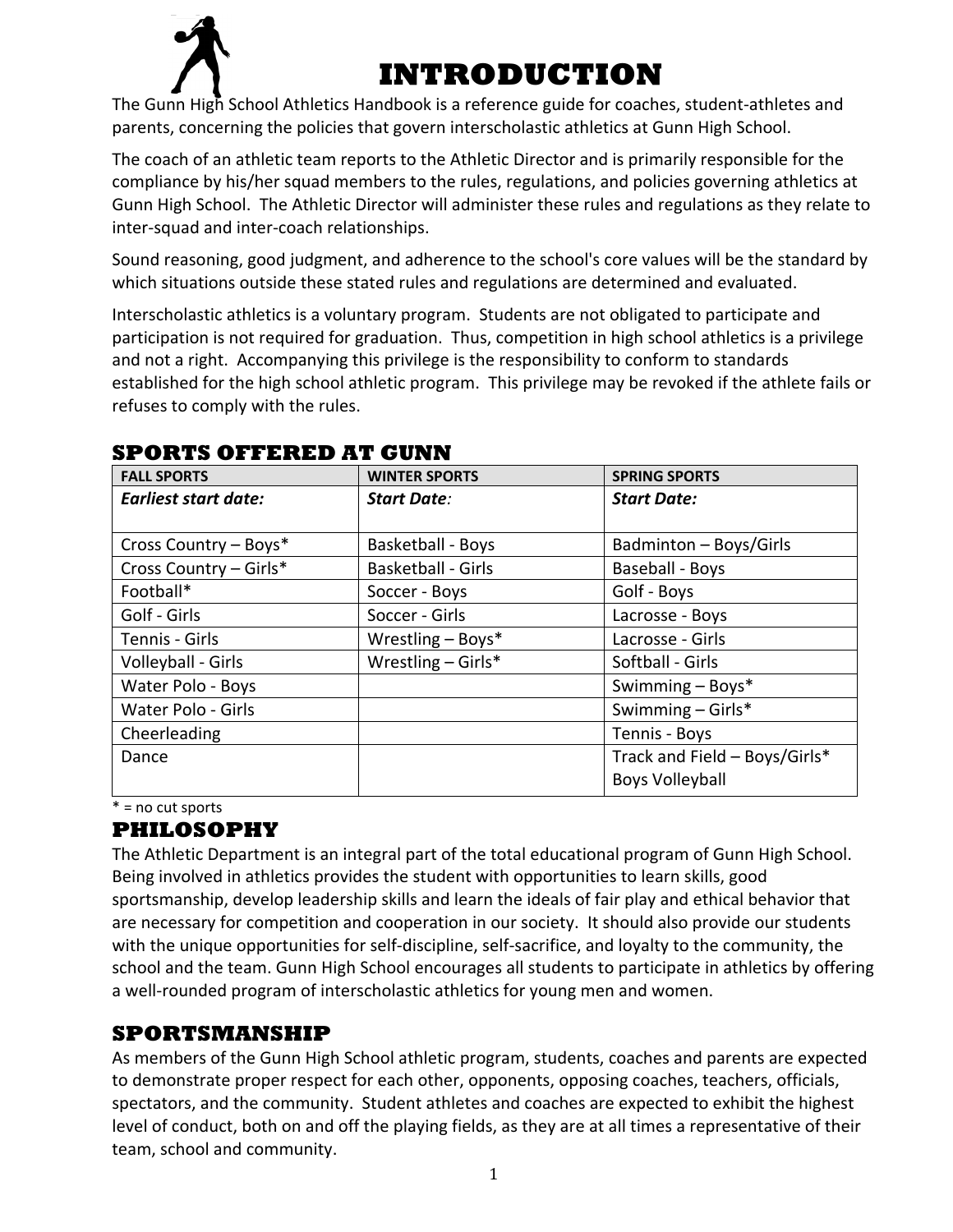#### **COMMITMENT**

All team members are valuable, and each team needs to know that it can count on its members to be there. Often this means sacrificing social life, family trips and other events, which come in conflict with the training and competition schedules. Learning how to make choices is one of the most valuable life lessons an athlete takes from a good athletic program. All players are expected to attend all practices and competitions, even if the sport is "no cut".

#### **ATHLETIC STAFF/COACHES**

Gunn High School strives to hire experienced coaches, committed to educating student athletes in individual skills, teamwork, good sportsmanship and fair play. Our preference is always to recruit coaches from our faculty and staff. For those coaches hired from outside the school, every effort is made to integrate them into the entire school community. The same behavior expected of a teacher in the classroom is expected of all coaches during practices and games.

Coaches manage their teams under the supervision of the Athletic Director. Varsity coaches have general oversight of the JV and Frosh/Soph programs for their sport.

The Athletic Director reports to the Assistant Principal in charge of Athletics, and ultimately to the principal. The Athletic Director provides for overall leadership and coordination of the various sports to facilitate programs that provide student athletes with worthwhile learning experiences

# **ATHLETIC DEPARTMENT INFORMATION, EXPECTATIONS, PRACTICES & POLICIES**

#### **ACADEMIC ELIGIBILITY**

Student-athletes must be currently enrolled in at least 25 semester units and have passed in at least 20 semester units at the completion of the last regular grading period. In addition, student athletes must have at least a 2.0 GPA for all enrolled courses on a scale of 4.0 at the most recent grading period. Only official grading periods (semester and quarter grades) can be used for eligibility. There are no interim grade checks during a grading period.

No student-athlete whose nineteenth birthday is attained prior to June 14th shall participate or practice on any team in the following school year.

If a student-athlete finds himself/herself academically ineligible, there is an Athletic Eligibility Waiver application available. Student-athletes may apply for the waiver one time in their high school career and freshmen are not eligible for the waiver. Please contact the Assistant Principal in charge of Athletics for more information.

#### **RESIDENTIAL ELIGIBILITY**

All transfer and foreign exchange students are **initially ineligible**. They must complete a separate Central Coast Section (CCS) transfer form to be eligible to participate. This applies to transfers of any kind (family move, inter-district transfer, living with relative, etc.) even if the student **DID NOT PLAY** a sport at their previous high school. If this applies to you, please see the Athletic Director ASAP.

#### **HEALTH ELIGIBILITY**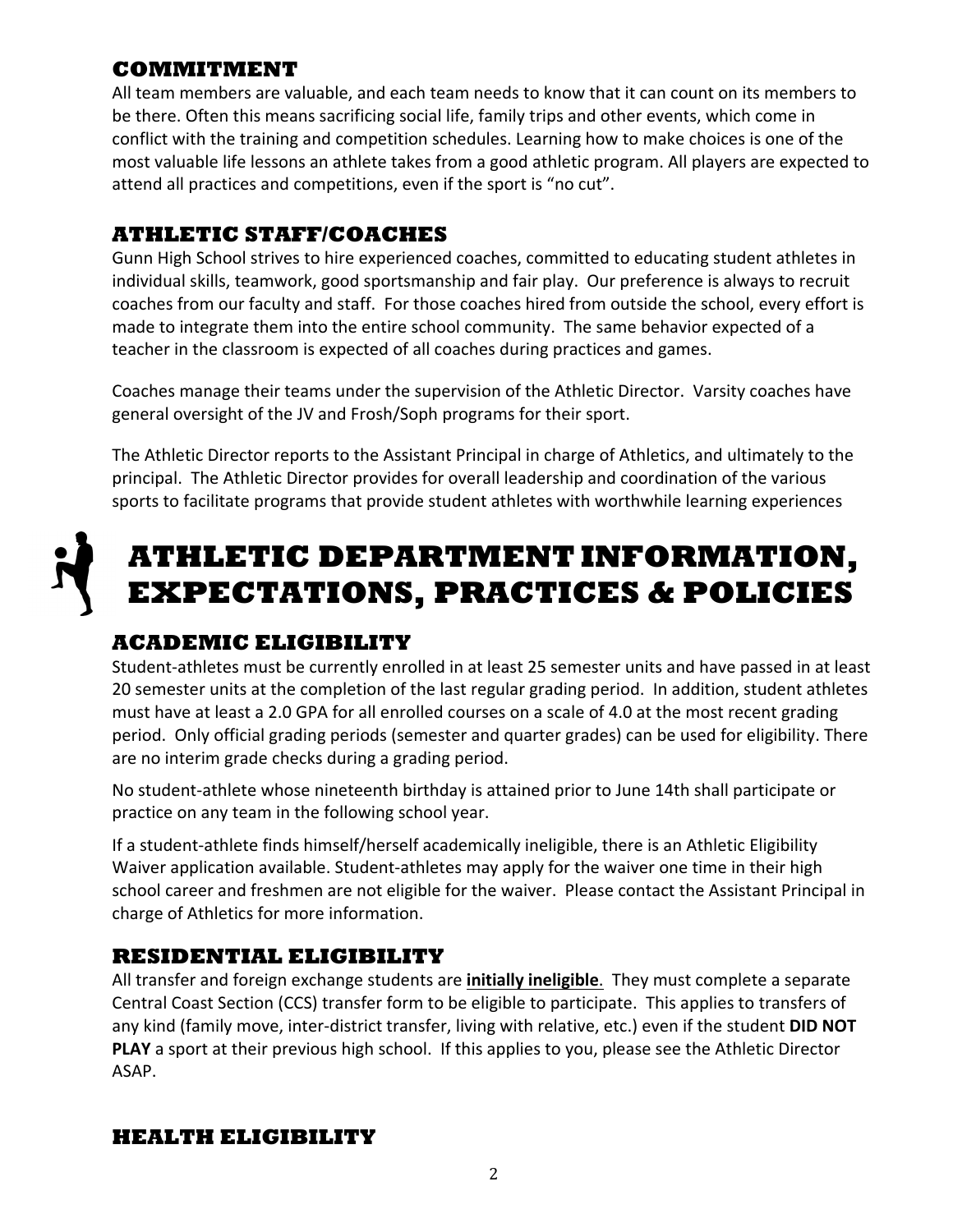- FIRST Register and get clearance through Gunn's electronic registration system. Instructions and the link to the registration system can be found on the Gunn Athletic Website.
- NEXT Have a current physical on file in the Athletic Training room. This physical form requires the signature of the doctor who has examined and cleared the student for competition per California Interscholastic Federation (CIF) rules. The Physical exam is valid for one year from the date it is completed. Failure to renew the physical before the expiration date will result in the athlete not being able to participate in any practices or competitions.

There will be certain windows of time before the start of each season where athletes can pick up the "Ticket to Play". Information about these pick-up times will be posted on the Gunn website. **Multisport athletes must get a new "Ticket to Play" for each season.**

#### **TRYOUTS**

Student-athletes should listen to the The G Show, check the bulletin, or visit www.gunn.pausd.org for announcements regarding pre-season meetings for each sport. Generally, coaches will hold a preseason meeting for all interested student-athletes explaining the tryout schedule and any pre-season voluntary conditioning sessions. All athletes meeting eligibility requirements may try out for a team. Prospective athletes are given a minimum of 5 days to try out for a squad. Multi-sport athletes must finish the current sport's season before trying out for a new team. However, it is a good idea to communicate with the coach of the new team of intentions to try out after the current season ends. Athletes coming from another sport are given the same 5-day tryout once their season ends.

If a student-athlete quits or is dismissed from a team, he/she cannot try-out or participate in another sport until the original team's season is completed.

#### **RELEASE FROM/RETURN TO PHYSICAL ED CLASSES**

Only the P.E. teacher of record can excuse an athlete from her/his Physical Education class. The Athletic Director notifies the physical education teachers once he/she has received a team roster and checked eligibility. The student must return to her/his Physical Education class after the last competition or if she/he is released from or quits a team. If a JV/F-S player is called up to Varsity for CCS playoffs, the coach must notify the AD, who will inform the PE teacher.

#### **PRACTICES**

Coaches will have regular practice schedules depending on availability of field, pool or gym space. Varsity practices are expected to be 2-3 hours in length, 5 - 6 days per week. JV and Frosh/Soph practice are generally 5 days per week. Early morning practices may be held due to facility availability. Coaches may set practice times during vacations depending on the season. All players are expected to attend all practices and competitions, even if the sport is "no cut".

#### **CONFLICTS WITH OTHER SCHOOL COMMITMENTS**

Athletes may request to miss a practice or game in order to participate in another academic or extra-curricular **school activity** such as music performance. Athletes are expected to arrange this directly with their coaches and to inform them before missing the practice. Athletes must recognize that missed practices or games may result in reduced playing time in future competitions.

#### **SCHOOL ATTENDANCE**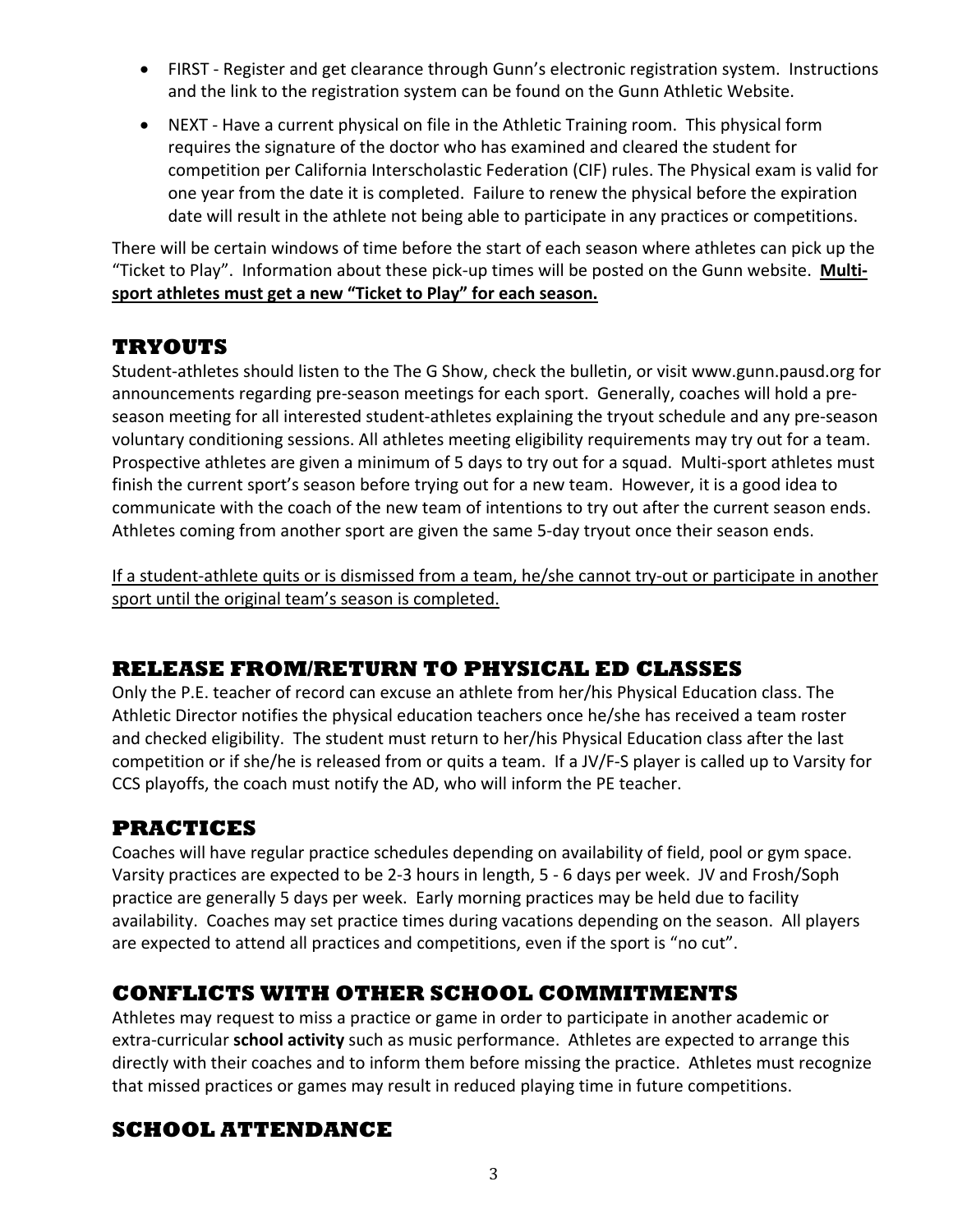It is expected that athletes will attend class on school days in order to participate in practice or competitions. If a student has a known cut on a competition day, then they will not be able to compete.

#### **NON-SCHOOL OR OUTSIDE COMPETITION RULE**

According to CIF rules, a student-athlete on a high school team becomes ineligible if the studentathlete competes in a competition on an "outside" team in the same sport during the studentathlete's high school season of sport. Individual sport athletes like swimming and wrestling may compete in the same sport but **MUST** enter the outside competition in "unattached status."

#### **PARENT INFORMATION NIGHT**

At the start of each season, the Athletic Director will hold an information session for parents to review policies of the Gunn Athletic Program, including philosophy, sportsmanship and funding. Most coaches will hold their **team meeting** in conjunction with this event, so attendance is strongly recommended. The dates for the meetings will be posted on the website and communicated through the coaches.

#### **TRANSPORTATION**

All team members are expected to ride with the team to and from competitions. Busses, school vans or arranged parent carpools are all methods of transportation that teams will use. Only school employees with (proper paperwork filed) may drive the school vans. For emergencies only and with prior approval from the school administration, students may drive their own cars. At no time should students ride with a student driver. With prior permission of the coach, parents may drive their child after a competition. Parents must fill out an insurance form to be eligible to drive athletes to away games. Please see the Athletic website for the driving forms.

#### **UNIFORMS & EQUIPMENT**

Athletes are issued uniforms and equipment for each team. All equipment and uniforms must be returned to the head coach within 7 days of the last game. A student will be charged for the replacement cost of uniforms and grades/schedules will not be released until all obligations are met. Athletes should be appropriately attired if out of the athletic area of campus (i.e. swimmers and water polo players should wear clothing outside of the pool deck). Deck changing is strictly prohibited by CCS rules.

#### **CLUB SPORTS**

Many athletes and coaches are involved with club sports. Gunn teams are independent from all club sports. Participation in club sports does not fulfill PE requirements, nor is it a criterion for playing on a Gunn team. Participation on an outside club sports team is not a valid excuse for missing Gunn team practices or competitions.

#### **PARTICIPATION DONATION**

The high school athletics program in PAUSD cannot function without your support. The Athletic programs are self-funded except for coaching stipends. Your donation is used to pay for major operating costs including transportation, officials, league fees, equipment, tournament entries, uniforms, first aid supplies and team/athlete awards. A contribution of \$250 to the Gunn Athletics is requested (not required) from each athlete upon his/her selection to a team, for each sport, each season. Without your generous donations, sports at Gunn cannot be offered. High school sports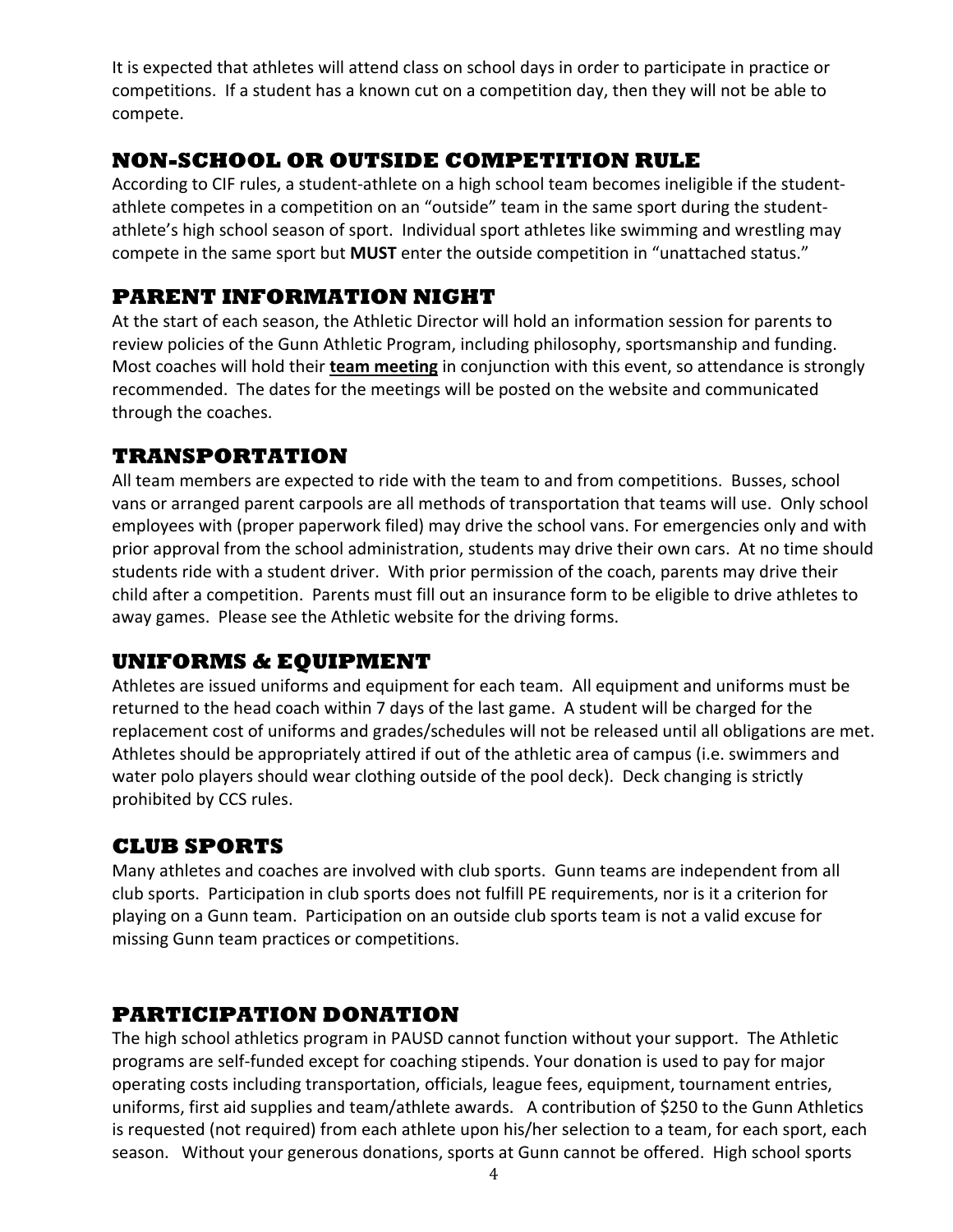cost much less than outside club teams and we appreciate your help in keeping our Titan teams viable.

### **Gunn Athletic Donations 2021-2022**

The Palo Alto Unified School District only pays for coaches' stipends. Budget cuts and state regulations in recent years have eliminated all additional funding for high school sports. On average, the cost per athlete per sport is close to \$250. This amount includes:

- League fees
- Tournament fees
- Referees
- Busing
- Medical supplies
- Equipment needed to compete for all of our sports
- Awards

#### **Your donation of \$250 per athlete is the sole source of income to cover these**

**expenses.** (The district sets this amount.) Donations from student athletes cover about 80% of total program expenses' the rest is provided through fundraising. Without this money the athletic program can't continue, and will cease, as has already happened in some districts in California.

If the participation donation is a financial burden for your family, please consider giving what you can. Every contribution helps. Please make checks out to Gunn Athletics, with your athlete's name and sport in the memo line. Payment can also be made at AthleticClearance.com or at the Titans Webstore at [https://gunn-titans](https://gunn-titans-store.myschoolcentral.com/asbworks/(S(0vbo3lt1gufeqiolc5pwjfc5))/apps/webstore/pages/Product.aspx?org=6029&pid=34875)[store.myschoolcentral.com/asbworks/\(S\(0vbo3lt1gufeqiolc5pwjfc5\)\)/apps/webstore/pages/Product.a](https://gunn-titans-store.myschoolcentral.com/asbworks/(S(0vbo3lt1gufeqiolc5pwjfc5))/apps/webstore/pages/Product.aspx?org=6029&pid=34875) [spx?org=6029&pid=34875](https://gunn-titans-store.myschoolcentral.com/asbworks/(S(0vbo3lt1gufeqiolc5pwjfc5))/apps/webstore/pages/Product.aspx?org=6029&pid=34875)

. The Tax ID number for giving is 94-2168440.

The Gunn Athletics Program is a successful and important part of the Gunn experience. Participation increases each year and last year over 55% of Gunn students participated in the sports program. Through the hard work and dedication of our coaches and athletes, Gunn athletes compete in the Central Coast Section and CIF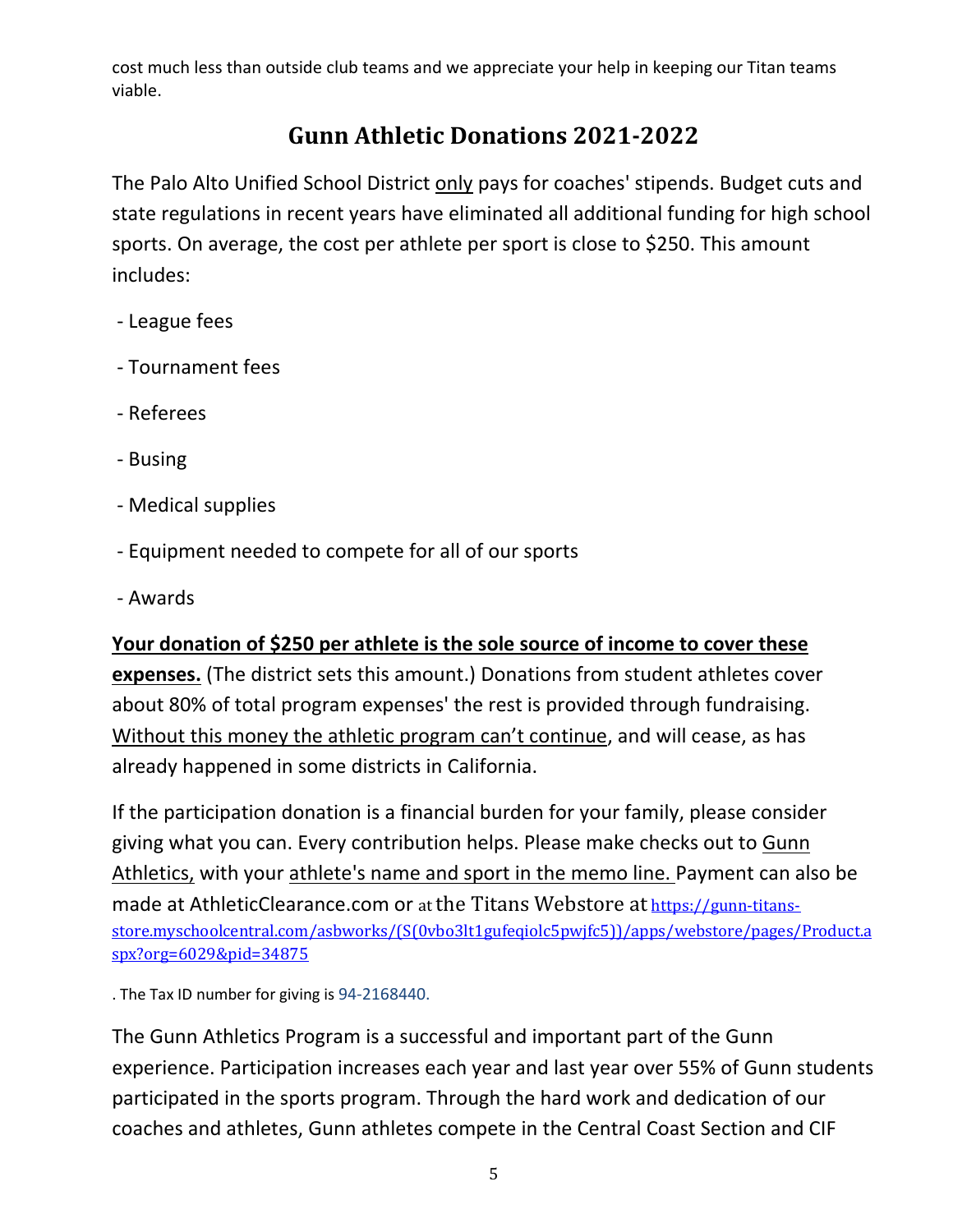State tournaments each year as well as other prestigious sporting events. These students, your children and their friends, need your support. Please turn in checks to your coach, team parent, or the main office.

#### **GUNN SPORTS BOOSTERS**

Gunn Sports Boosters help support the athletic programs at Gunn High school.

- **Fund Raising:** Parents have helped raise funds for the athletics program through a variety of activities. These include running the concessions stand for football and basketball games, the Annual Auction, participation in the e-scrip program, scheduling restaurant nights, Gunn Gear Sales (T-Shirts, caps, etc.), and the Golf Tournament.
- **Parent Participation/Team Parent:** Parents are encouraged to support their athletes, go to games, serve as team parents, help out in the concession stands, coordinate fund raising efforts such as Gunn gear, e- scrip, and other events. Everyone is encouraged to attend Booster monthly meetings to share comments/suggestions/ideas. Sports Boosters meet every 3rd Wednesday of the month. Information about time and location will be sent in the school website. In order to facilitate communication between the different teams and the Sports Boosters, each team has a Team Parent who represents their team at the Boosters meetings, coordinates team fund raising efforts and plans team parties, etc. Please contact the coach if you are interested in being a Team Parent.



#### **ATHLETIC TRAINING**

Gunn is fortunate to have a highly qualified and skilled full-time trainer as a member of our staff. The trainer is on site every day and for all home games. Daily hours are posted weekly on the training room window. The training program exists to help athletes receive the best possible care. At certain times, however, the trainer and training room facilities are extremely busy. Consequently, access to the training room and its services is limited to athletes who require care only. Training services are granted on a first come, first served basis on practice days. On game days, students will be treated in an order that will allow bus and/or game commitments to be met.

#### **ACCIDENTS/INJURY**

Coaches will have access to their student-athletes' medical information at all practices and competitions. Coaches are trained in basic first aid. It is the responsibility of the athlete to report ALL injuries to their coach. The coach and/or athlete will then communicate the injury to the Head Athletic Trainer. All sport related injuries must be reported to the athletic trainer and a student may not return to competition without clearance by the trainer, which may also include written permission from a physician.

#### **ILLEGAL & PERFORMANCE ENHANCING SUBSTANCES**

Any athlete found to be in possession of or involved in the use of alcohol, tobacco, smokeless tobacco or narcotics during the season, while attending school or at any Gunn-sponsored activity,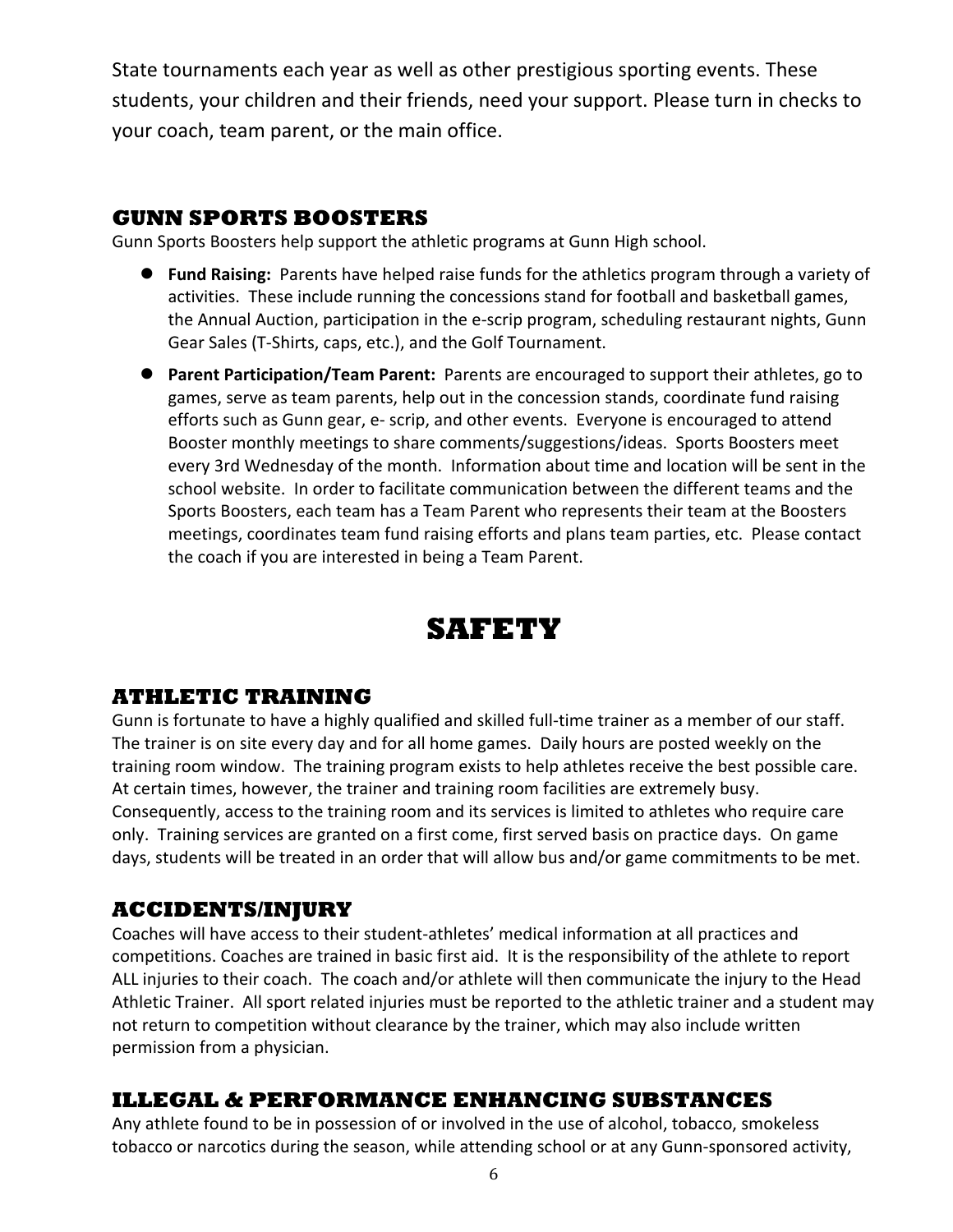will be suspended from athletics for a period of time determined by the Gunn Administration and/or Coach.

Performance enhancing substances are strictly prohibited. The Board of Education recognizes that the use of androgenic/anabolic steroids ("steroids") and other performance- enhancing supplements presents a serious health and safety hazard. As part of the District's drug prevention and intervention efforts, the Superintendent or designee and staff shall make every effort to ensure that students do not begin or continue the use of steroids or other performance-enhancing supplements. Students in grades 7-12 shall receive instruction on the effects of steroids as part of their health, physical education, or drug education program.

Students participating in interscholastic athletics are prohibited from using steroids or any other performance-enhancing supplements. Coaches shall educate students about the District's prohibition and the dangers of using these substances.

Use of energy drinks (i.e. 5 Hour Energy, etc.) is highly discouraged and detrimental to an athlete's health and athletic performance.

As part of the registration process, a student athlete and his/her parent/guardian shall sign an agreement that the student athlete shall not use steroids, unless the student has a written prescription from a fully licensed physician, as recognized by the American Medical Association, to treat a medical condition.

A student who is found to have violated the agreement or this policy shall be restricted from participating in athletics and shall be subject to disciplinary procedures including, but not limited to, suspension or expulsion in accordance with law, and board policies, and administrative regulations.



Gunn has a duty to ensure that their athletic programs impart important life skills and promote the development of good character. At all practices and athletic competitions, coaches, players and parents are expected to emphasize the proper ideals of sportsmanship, ethical conduct, and fair play.

#### **Behavior Expectations**

- Be prompt to practices and games.
- Be gracious in victory and accept defeat with dignity.
- Be respectful to others no profanity, obscene cheers or gestures, negative signs, artificial noise makers, offensive remarks of a sexual nature, trash talking, taunting, boastful celebrations or other actions that would demean individuals or the sport.
- Treat game officials with respect no complaining about calls during or after an athletic event.
- Exercise self-control no fighting or excessive displays of anger or frustration.
- **•** Promote healthy life-style encouraging good nutrition and rest.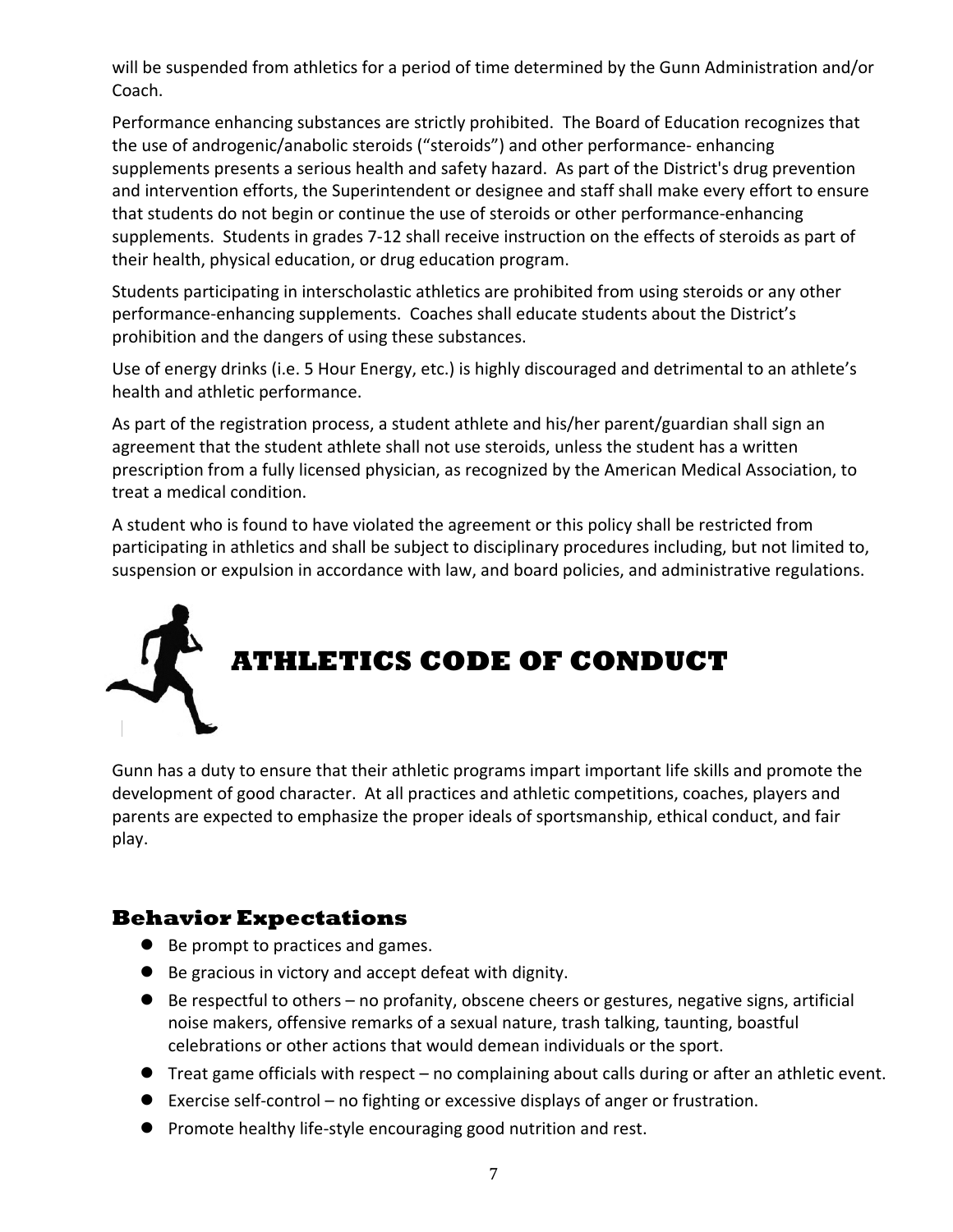- Sexual or romantic contact of any sort between students and adults is illegal and a police report of such contact will be filed.
- Be open-minded, willing to listen and learn.
- **•** Encourage teamwork on and off the field.
- Honor the spirit and letter of rules of the sport avoid improper gamesmanship techniques that violate the highest traditions of sportsmanship.
- Positive cheering only. Spectators should not shout coaching comments leave coaching to the coaches.

#### **HAZING & BULLYING**

Hazing is defined as any conduct or method of initiation into any student organization that willfully or recklessly endangers the physical or mental health of any student or person. Please remember, what one person may find "funny and harmless" can be perceived as embarrassing and traumatic to others. Hazing is strictly prohibited under the California Education Code.

Bullying (Ed Code section 48900(r)) is defined as any conduct that is:

Severe or pervasive physical or verbal act or conduct, including communications made in writing or by means of an electronic act, and including one or more of the following:

- Sex Harassment (48900.2)
- Hate Violence (48900.3)
- Threats, harassment, intimidation (48900.4)
- Has or reasonably predicted to have one or more of the following:
	- o Reasonable pupil in fear of harm to person or property
	- o Reasonable pupil to experience substantially detrimental effect to physical or mental health
	- $\circ$  Reasonable pupil to experience substantial interference with academic performance
	- $\circ$  Reasonable pupil to experience substantial interference with ability to participate in or benefit from services, activities, or privileges provided by the school

#### **CONSEQUENCES FOR VIOLATIONS OF ATHLETICS CODE OF CONDUCT**

Student-athletes, coaches and/or fans may be ejected from a competition for inappropriate behavior. For persistent violations of the code of conduct, parents and/or fans may be asked by the coach or AD not to attend future competitions

For student-athlete's violations of code of conduct during games or practices: playing time may be reduced, student-athlete may be removed from the team, or student-athlete may be referred to Assistant Principal and disciplined according to Gunn school procedures.

In addition to the above, coaches agree to abide by the State Board of Education's Code of Ethics during games and practices. Unprofessional conduct will be addressed according to PAUSD Board Policies and Procedures. <http://pausd-web.pausd.org/community/board/Policies/4000.shtml>

Parents and players are encouraged to address concerns about code of conduct violations through the conflict resolution process outlined below. Egregious conduct violations by parents, players and/or coaches will be brought to the attention of the Athletic Director and Principal immediately.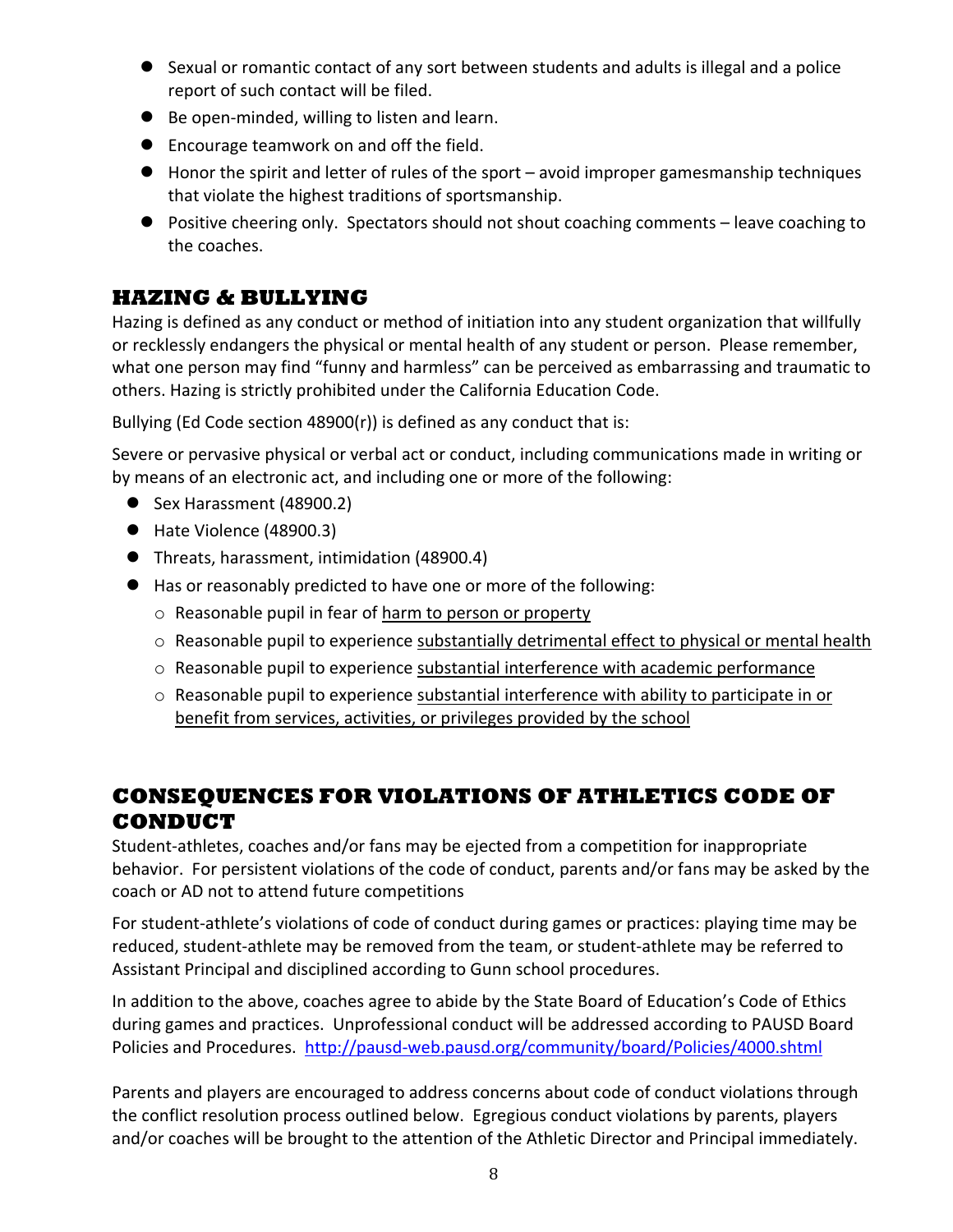#### **CONFLICT RESOLUTION**

When conflicts or issues arise it is important that they be addressed immediately, and as directly as possible, so that they can be promptly resolved. It is important for student-athletes and parents to recognize that coaching strategy and playing time are not appropriate subjects for complaint. In addition, parents should follow any instructions from the coach about the best way and time to approach the coach with questions or concerns.

- **First step:** Student Athlete contacts coach The student athlete should present the conflict/issue to the coach as soon as possible. It is always best for students to become their own advocates. It is expected that the majority of concerns will be resolved at this first meeting.
- **Second Step:** Parent contacts coach If needed, a parent may contact the coach directly but not just before, during or just after a practice or game. A parent should email or call the coach to set up an appropriate time to discuss the issue.
- **Third Step:** Contacting the Athletic Director If a satisfactory solution is not reached through direct contact with the coach, the student and/or parent should contact the Athletic Director. The coach should be informed that this contact is going to be made. If needed, a meeting may be scheduled involving all concerned parties in an attempt to reach a satisfactory resolution. The AD will respond to student athletes and parents in a timely manner as to the disposition of their concerns.
- **Fourth Step:** Contacting the Assistant Principal (AP) of Athletics If there is still not a satisfactory resolution, the student or parent may contact the AP of Athletics. The Athletic Director should be informed that this contact is going to be made. While there can be no guarantee that all parties will agree with all resolutions or findings, a thorough, respectful airing of different perceptions and experiences can lead to more productive relationships and clearer understandings in the future.

**Retribution/Retaliation:** Retribution/Retaliation is prohibited in the California Education Code. Students and parents must be confident that the voicing of an opinion or concern, using the proper forum and method, is not only free from penalty or retribution, but also is strongly encouraged. The Athletic Director and coaches are committed to insuring that after a student or parent raises an issue or concern, there shall be no "retribution" in any form within the athletic department at Gunn High School.

# **LEAGUE/CIF INFORMATION**

#### **CENTRAL COAST SECTION (CCS) OF THE CALIFORNIA INTERSCHOLASTIC FEDERATION (CIF)**

Gunn High School is a member of the Central Coast Section of the California Interscholastic Federation (CIF). CIF is the governing body of high school athletics in the state of California. The objectives of this organization are:

1. To serve as an organization through which member high schools mutually adopt rules and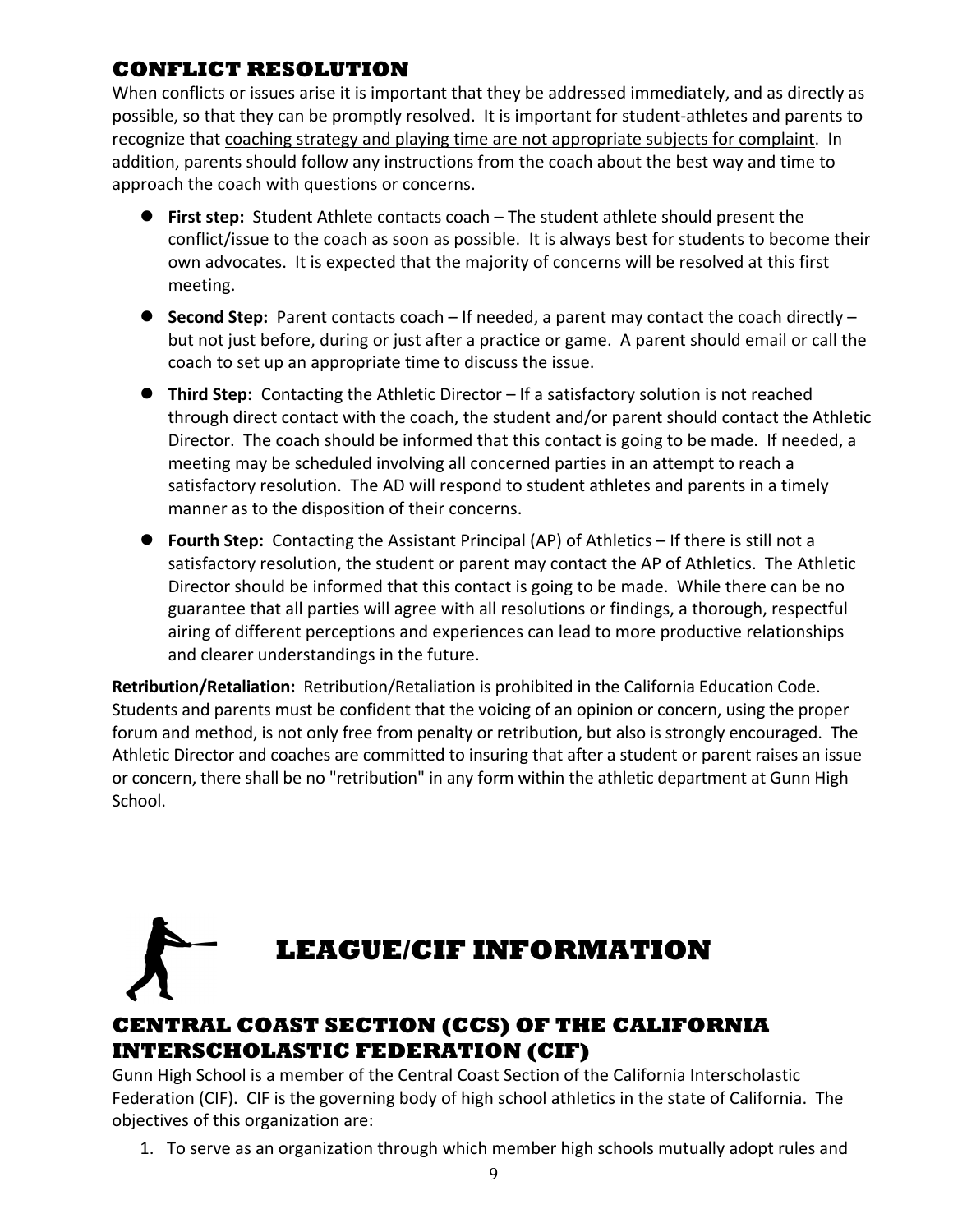regulations for interscholastic athletic competition so that Boards of Education and school faculties will regard interscholastic athletics as an educational resource to be encouraged and fostered.

- 2. To establish the responsibility for the administration of high school athletics by member schools in order to ensure satisfactory supervision.
- 3. To provide a constitution, by-laws, and organization through which member schools shall administer their interscholastic athletic programs.
- 4. To cultivate cordial and friendly relations among schools through good standards of sportsmanship.
- 5. To promote equal opportunities for all involved in California secondary school athletic programs regardless of race, religion, gender, or national origin.
- 6. To promote the acceptance of the Cardinal Principles and Code of Ethics of the California Interscholastic Federation.

#### **CIF CODE OF ETHICS**

It is the duty of all concerned with High School Athletics:

- 1. To emphasize the proper ideals of sportsmanship, ethical conduct and fair play.
- 2. To eliminate all possibilities which tend to destroy the best values of the game.
- 3. To stress the values derived from playing the game fairly.
- 4. To show cordial courtesy to visiting teams and officials.
- 5. To establish a happy relationship between visitors and hosts.
- 6. To respect the integrity and judgment of sports officials.
- 7. To achieve a thorough understanding and acceptance of the rules of the game and the standards of eligibility.
- 8. To encourage leadership, use of initiative, and good judgment by the players on a team.
- 9. To recognize that the purpose of athletics is to promote the physical, mental, moral, social and emotional well being of the individual players.
- 10. To remember that an athletic contest is only a game not a matter of life and death for player, coach, school, officials, fan, community, state, or nation.

Failure to follow the "spirit and intent" of CIF rules and regulations may result in the following penalties for your athletes and school: Forfeiture of all league games and championships and elimination of your school from Play-Offs in the particular sport.